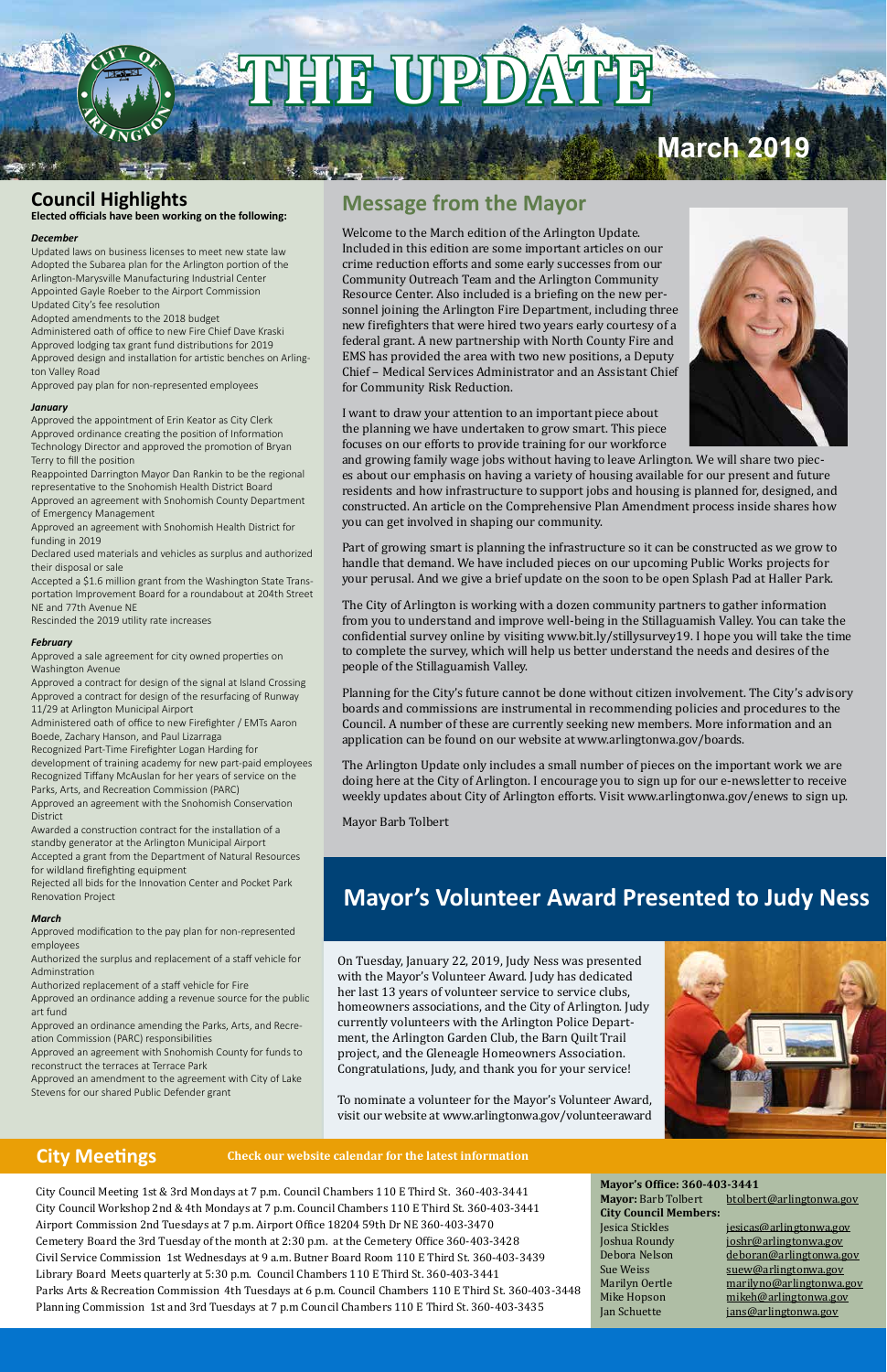#### **Community Outreach Team Update**

In partnership with the Snohomish County Sheriff's Office and the City of Marysville, the Arlington Police Department launched the Community Outreach Team in March 2018. The team is comprised of an Arlington Police Officer and a Snohomish County Social Worker. This program has made significant strides to reduce the negative impacts of the opioid epidemic in our community, with 711 contacts made, 82 substance abuse assessments completed, 35 receiving substance abuse treatment, 32 completing substance abuse detox, 27 have secured housing, and 19 are graduates of long-term treatment. Launched on March 29, 2018, the team now has statistics from May 2018 through January 2019.

#### **ACRC year end stats**

Another partner in our public safety efforts is the Arlington Community Resource Center (ACRC). Providing wrap around services, the staff specializes in Trauma Informed Care and serve people each day facing instability and crisis. They also help low-income families and individuals meet life's basic needs. Other services include assistance with mental health, domestic violence and substance abuse. They help individuals overcome language and cultural barriers. They can also help with education and employment needs. The ACRC team provided services, resources and referrals to 2,008 people, provided mental health services to 261 people, and secured stable housing for 158 people.

### **Police Department Update**<br>
Changes Fifestive Anvil 1 **Changes Effective April 1**

#### **Crime Down in 2018**

Chief Jonathan Ventura recently shared some incredible strides the department made in 2018 in reducing crime in Arlington. Specifically he noted that:

- Burglaries decreased 13%
- Robberies decreased 38%
- Malicious mischief decreased 16%
- Theft decreased 15%
- Shoplifting decreased 11%
- Vehicle theft decreased 40%
- DUIs decreased 3%
- Assaults decreased 19%

Chief Ventura also shared that proactive efforts by Arlington officers increased in 2018, with an increase of 40% in traffic stops and a 24% increase in self-initiated officer activity to keep Arlington safer.

The department processed 12% more pistol transfers over 2017, over 3,400 individual pieces of evidence and over 900 public records requests which took over 570 hours of staff time to process and respond.

Of concern, Chief Ventura noted that domestic violence cases were up 4% in 2018. Chief Ventura announced the launch of a new program in 2019 to address this issue. On January 2, 2019 the City hired Bridge Coordination Services to serve as the domestic violence coordinator, working as a liaison between victims of domestic violence, prosecution services and the Arlington Police Department.

Effective April 1, the City will synchronize our billing dates for utilities to a single cycle per month. This is being done to address limitations with our financial system that makes a single billing cycle for our utilities more effective.

#### **Cycle One Customers - Billing issued the 15th of each month**

For those customers on Cycle One, the only change you will see to your billing statement is a new payment due date of the 20th of each month. The change will call for you to make two full payments for utilities by April 20th. This will cover the time period of February 1 through March 31. Customers on this cycle received letters explaining the change in their February 15 and March 15 billings.

#### **Cycle Two Customers - Billing issued the 1st of each month**

For those customers on Cycle Two, you will receive a "catch up" bill around March 15th to close out your utility usage from February 16 through February 28. This bill will only include the base rates for water, sewer and stormwater and will be due April 20, 2019. You will receive your first true monthly bill on or about April 1, 2019. This bill will account for your utility usage from March 1 through March 31, 2019 and will be due April 20, 2019.

During this transition to a single billing cycle, the City will be waiving late fees and shut offs for one month, until May 20, 2019. If you need to make payment arrangements with the City for your utility account, please contact the Utility Billing staff at 360-403-3421 or finance@arlingtonwa.gov.

Copies of the letters sent to all customers, with complete billing schedules for 2019, are available on our website at http://www.arlingtonwa.gov/205/ Utility-Billing.

If you are a user of Xpress Bill Pay, you may need to update your due dates and payment limits to align with this change.

The Arlington Community Resource Center (ACRC) hosts budgeting classes two times a month that may offer tips to help you budget for this change. Contact ACRC at 360-386-7989 for more information, including dates and times.

If you have any questions or concerns about this change, please contact us at 360-403-3421 or finance@arlingtonwa.gov.

Do you feel connected to the Stillaguamish Valley community? Do you have access to the prevention resources you need? Are you getting appropriate health screenings?

These are just a few questions that we would love to ask you.

The City of Arlington along with some key community healthcare partners want to lead the way in understanding and improving well-being in the Stillaguamish Valley. We're inviting the whole community to participate in creating a well-being "northstar" for the region by taking a confidential online survey located at www.bit.ly/stillysurvey19.

Your participation will help us better understand the needs and desires of the people who live in the Stillaguamish Valley (zip codes 98241 and 98223), so community partners can respond accordingly.

The project is funded and organized by Stilly Valley Health Connections and the Cascade Valley Health Foundation in collaboration with The Providence Institute for a Healthier Community.

You can take the confidential survey online by visiting www.bit.ly/ stillysurvey19. You'll need 10-15 minutes to get through the questions, and it will be open through April 15th. The goal is to gather at least 500 community responses, but hopefully more. Participants who enter their email address and demographic information will be entered to win a \$100 gift card to our beloved Bistro San Martin restaurant in downtown Arlington! Please note that your information will not be made public.

The survey, which has been tailored specifically for the Stillaguamish Valley, is based on The Community Health and Well-being Monitor – a resource developed by Providence Institute for a Healthier Community and the residents of Snohomish County – to get a baseline picture of the total health and well-being of our community.

In this tailored survey, questions are specifically designed to reveal data about three areas: 1) community connectedness, 2) access to information and resources to support prevention and early detection, and 3) chronic disease support. The information gathered will also be analyzed alongside the results of the annual Snohomish County Health and Well-being Monitor to understand how the Stillaguamish Valley compares to the whole county.

We trust that the strong community connections in the Stilly Valley will make this the most successful survey yet. Please take the time to pass this along to your friends and neighbors.

Access the survey online here: www.bit.ly/stillysurvey19 before April 15th.

## **Tell Us About Your Well-Being, Enter to Win a Bistro Gift Card**

The City of Arlington swore in three full time firefighter / EMTs at the Tuesday, February 19, 2019 City Council meeting. Thanks to a federal grant provided from the Assistance to Firefighters Grant (AFG) program, the City was able to hire for these three positions two years early. The new firefighters, Zachary Hanson, Aaron Boede, and Paul Lizarraga, began attending a 14-week fire training academy hosted by Snohomish County Fire and Rescue near Everett. They will train 40 hours a week learning skills to prepare for their first shift assignment at Arlington Fire.

In March, Arlington Fire and North County Fire & EMS announced a partnership to provide additional services to the residents and businesses in Arlington and North County Fire's service area. With the approval of the partnership agreement, the City of Arlington hired a Deputy Chief - Medical Services Administrator and North County Fire & EMS hired an Assistant Chief for Community Risk Reduction.

The Deputy Chief – Medical Services Administrator, supervising the day to day emergency medical services programs of both agencies, is filled by Chris Dickison. Chief Dickison is a 19+ year employee of the City of Arlington, serving as a paramedic since 2002.

The Assistant Chief for Community Risk Reduction, supervising community risk reduction, fire prevention and investigation activities for both agencies, is filled by Mike Makela, a designated fire marshal through the Center for Public Safety Excellence with more than 20 years of experience.

### **Fire Department Staffing Update**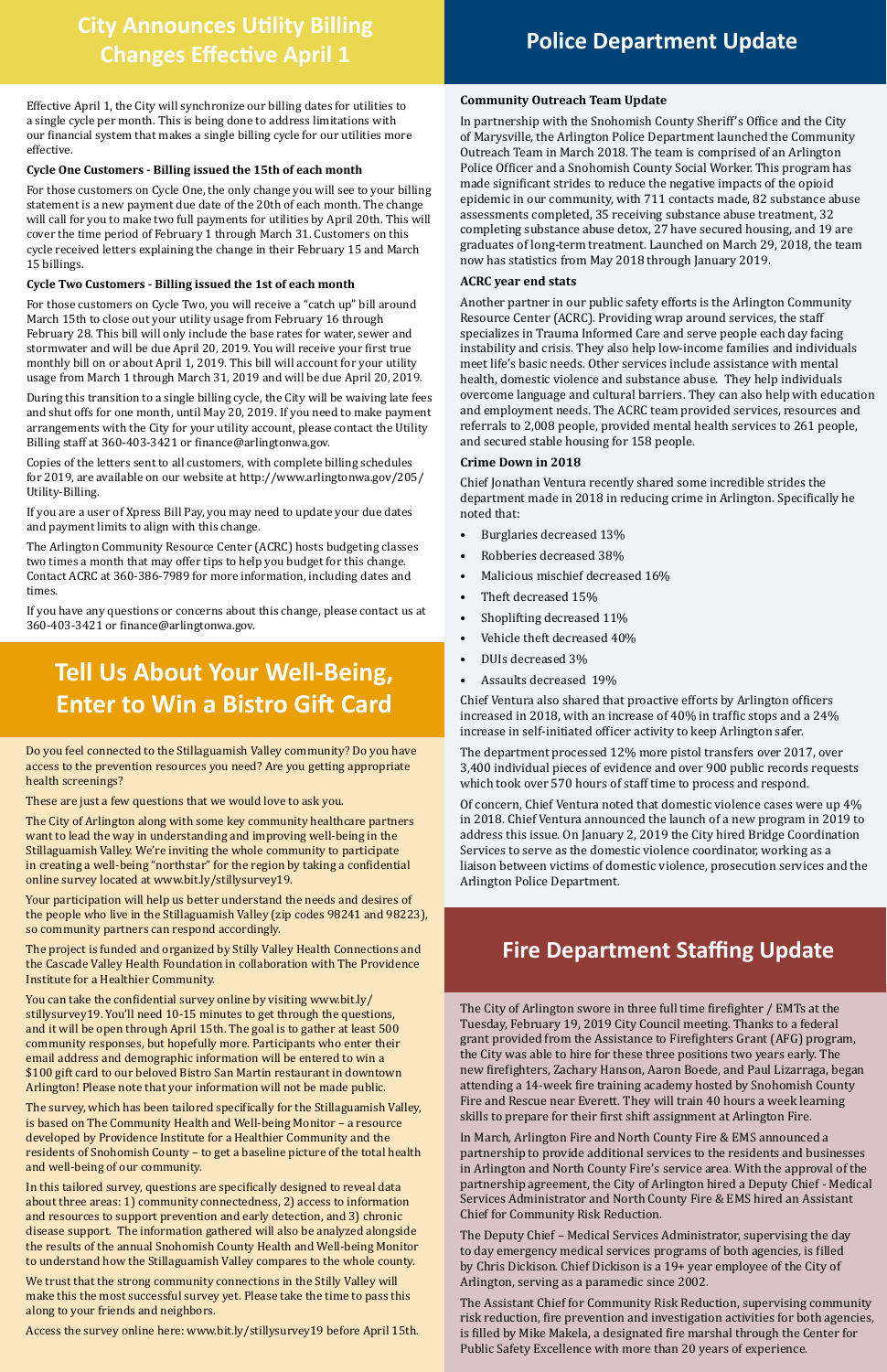The Arlington Comprehensive Plan is a living document that expresses all of the community priorities and policies that guide the city's vision and what we want our city to become. Broad in scope, the Comprehensive Plan touches on issues ranging from what type of development should go where and road improvements to protection of our natural resources and critical areas and park space. And importantly, the Comprehensive Plan acts as our community vision over a long time period.

From time to time, the priorities that guide this vision change and our policies for how we plan to grow need to be changed as well. Arlington citizens, the City, or a local government agency with property within our city limits may propose amendments to the Comprehensive Plan at any time. Those amendment proposals may only be considered by the City at specific time periods through a process called docketing.

The docketing process is the process for receiving and evaluating the submitted proposals to amend the City's Comprehensive Plan, zoning map and development regulations. The intent of the Washington State Growth Management Act (GMA), a state law adopted in 1990, is to concentrate growth into cities and stop urban sprawl. GMA requires cities like Arlington to maintain procedures for residents interested in suggesting changes to their GMA-based comprehensive plans, zoning maps, and development regulations. The GMA limits cities to amend their comprehensive plans to once per year with a few exceptions. The City of Arlington has posted the docketing procedures outlined in the City's Municipal Code on our website at http://www.arlingtonwa.gov/compplanamendments.

- Rezone of a privately owned property at 606 E. Highland Drive to high density residential (RHD) from medium density residential (RMD)
- Rezone of a privately owned property at 6927 204th Street NE to General Commercial with a Mixed Use overlay from General Industrial
- Rezone of a privately owned property at 6810 211th Place NE to Neighborhood Commercial from low-moderate density residential (RLMD).

While the City's Community and Economic Development Department accepts applications for these types of amendments year-round, staff can only review and evaluate them on an annual basis, during the small window allowed. In reviewing applications for amendments, the staff needs to consider the GMA and our own growth policies, not just public opinion. Once the applications are reviewed by City staff for compliance with the main requirements of the Growth Management Act and our own local policies, they are forwarded to the Planning Commission for their review. The Planning Commission forwards their recommendations to the City Council for final decisions.

The City Council makes the ultimate decision on all applications.

In 2019, the City received 11 applications for changes to the Comprehensive Plan. The requested changes are:

- Rezone of Property at 3209 180th Street NE (City property adjacent to York Park) from Public/Semi-Public zoning to Residential High Density
- Annexation of the Old Town Stormwater Wetland property
- Inclusion of the City's Complete Streets Policy in the Comprehensive Plan
- Inclusion of the Arlington-Marysville Manufacturing Industrial Center (AMMIC) Subarea Plan in the Comprehensive Plan
- Amendment to Arlington Municipal Code 20.44 to update Unit Lot Subdivision regulations
- Inclusion of the Arlington Public Schools Capital Facilities Plan in the Comprehensive Plan
- Inclusion of the Lakewood School District Capital Facilities Plan in the Comprehensive Plan
- Rezone of three privately owned properties at 7103, 7115, and 7127 172nd St NE to high density residential (RHD) from low-moderate density residential(RLMD)

Information on each of these applications is available on our website at http://www.arlingtonwa.gov/compplandocket.

The public is invited and encouraged to participate in the entire process. Sign up to receive Planning Commission and City Council agendas to keep up to date on the processing and review of any applications and provide your input. Sign up is easy: go to www.arlingtonwa.gov and click on "Notify Me". Follow the easy instructions to sign up and click on the icon next to the item you would like to subscribe to.

## **Comprehensive Plan Update Process Underway – Get Involved**

# **The Importance of Growing Family Wage Jobs in Arlington**

Over the last several months the City has received communications from concerned residents about the pace of growth in Arlington. We want to take some time to share with you why this growth is essential to economic equity in our community. To explain the essential nature of this growth, we need to review some interesting statistics about the economic inequity faced by many of our residents and how Arlington addressed this significant problem.

In the months after the Oso Landslide, the City was not only dealing with the emotional aspects of this tragedy, we were also facing the financial impacts. In late 2014, Arlington was just emerging from the Great Recession and downtown Arlington had 24 vacant store fronts. At the same time of the slide, many of our households were facing financial hardship. In fact, a United Way study of poverty in Snohomish County identified that one in three households in Arlington were struggling to make ends meet. The region's high cost of living was affecting the ability of many to afford housing, transportation and child care, making it harder for our residents to get and keep a good job. And although the high concentration of aerospace and manufacturing industries has led to considerable wealth in Snohomish County, the region's high cost of living has kept many families at risk of falling into or never escaping poverty. After facing a natural disaster, the City realized that a concerted, strategic effort to address poverty and economic inequality in our community was essential to our continued viability.

In the months after the slide and the release of the United Way study on poverty, the City worked cooperatively with the Town of Darrington and Snohomish County, among other partners to develop the Stillaguamish Valley Economic Recovery Plan. The plan outlined essential elements to recover from the natural disaster of the Oso Landslide and make us more resilient to economic downturns, focusing on areas of employment, education and workforce training, affordable housing, while preserving the unique quality of life inherent to the Stillaguamish Valley.

The City's focus was on growing family wage jobs in Arlington to address the financial inequity faced by many of our residents. This effort was twopronged, focusing on providing education and workforce training in our community and increasing the number of jobs available to our residents. These efforts have been strategic, planned, and cooperative. We began by capitalizing on the industries in Arlington, connecting these suppliers with new manufacturers, and Arlington's land bank. Growth at Paine Field and areas in Seattle have forced many companies to relocate to Arlington. These relocated companies have brought both short term and long term job opportunities to our residents. In fact, the City grew the number of jobs in town by 3,000 between 2014 and 2018. We continue to channel our energies on the development of the Arlington-Marysville Manufacturing Industrial Center (AMMIC), which is estimated to bring another 15,500 family wage jobs by 2040. Our downtown core has also benefitted from this growth, with just five vacant store fronts in late 2018.

Our focus on job creation led to the discovery that although we had an available workforce, they needed to be better educated and trained. The City took a cooperative approach to providing the educational opportunities, working with our existing industries to identify the education and training gaps, and working with Arlington Public Schools and Everett Community College to bridge those gaps with programs like the Aerospace Joint Apprenticeship Committee (AJAC) at Arlington High School, and Everett Community College's Advanced Manufacturing Training and Education Center (AMTEC) at Weston High School. These training programs partner with our local employers to provide real world experience and apprenticeships, leading to life-long career opportunities and family wage jobs.

#### **ALLEY IN**



Photo courtesy of Arlington Public Schools